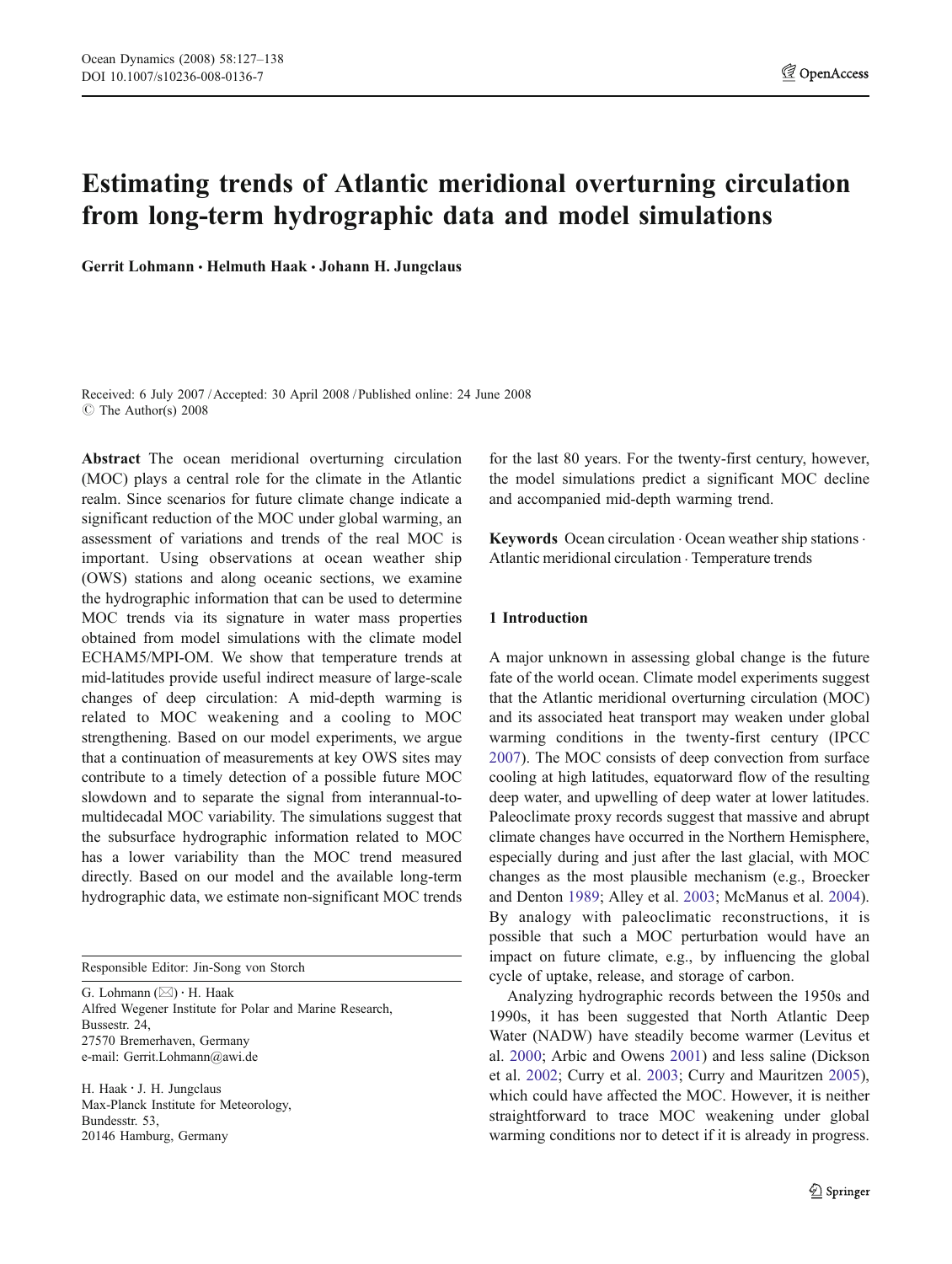Observation-based estimates of MOC strength are given by Roemmich and Wunsch [\(1985](#page-11-0)) and Ganachaud and Wunsch [\(2000](#page-10-0)). However, the existing hydrographic measurements are too sparse to obtain a time evolution in the mass budgets. In order to systematically measure the MOC strength, moored instrument arrays have been deployed at transatlantic sections (Hirschi et al. [2003,](#page-10-0) Baehr et al. [2004](#page-10-0)). MOC monitoring at 26.5° N was also recently reported in Cunningham et al. ([2007\)](#page-10-0) and Kanzow et al. ([2007\)](#page-10-0). Of particular relevance to the focus on temperature and salinity responses to MOC changes, Cunningham and Alderson [\(2007](#page-10-0)) diagnose the vertical structure of changes in temperature and salinity at 24.5° N and discuss how these changes may be linked to MOC slowdown reported by Bryden et al. [\(2005](#page-10-0)). Bryden et al. ([2005\)](#page-10-0) used ship-based hydrographic transects along 24.5° N from 1957, 1981, 1992, 1998, and 2004. Missing data and natural climate variations on time scales from days to centuries make MOC estimates extremely difficult (Von Storch and Haak [2008\)](#page-11-0).

Mooring array programs have only recently been established, and their observational record is too short to draw a conclusion about MOC trends since the ocean circulation is also masked by strong variability on subannual to interdecadal timescales (e.g., Cunningham et al. [2007;](#page-10-0) Dima and Lohmann [2007\)](#page-10-0). As a different approach, Levermann et al. ([2005\)](#page-10-0) suggest that the observed changes in sea level can be effectively used for monitoring the strength of MOC. Others propose to use the surface signature in temperature and precipitation (Lohmann [2003;](#page-10-0) Latif et al. [2004](#page-10-0); Hu et al. [2004\)](#page-10-0) for estimating changes in MOC. Disadvantages of these methods may be that other phenomena project on the signature (e.g., north– south gradient or "interbasin" balances) and the derived indices are partly different from MOC trends.

Here, we propose a different approach to use long-term hydrographic data. The World Ocean Circulation Experiment (WOCE) was a component of the World Climate Research Program and remains the most ambitious oceanographic experiment undertaken to date. The field phase of the project lasted from 1990 to 1998. On the completion of WOCE, a global study of the Earth's climate variability and predictability (CLIVAR) is being actively pursued. In the present paper, we trace circulation trends based on long-term quality-checked observational temperature and salinity data in combination with climate scenario simulations. The climate model experiments are used to derive characteristic temperature and salinity patterns of MOC weakening along hydrographic sections (WOCE-CLIVAR) and station data at weather ships (OWS) in the North Atlantic. The ocean weather station idea originated in the early days of radio communications and transoceanic aviation. Oceanographic observations were recommended for weather ships almost from the start ∼1910 (e.g., temperature and salinity profiles).

As we find out, the information of the whole water column at these stations is necessary to detect ocean circulation trends and to separate them from natural climate variability. These characteristic patterns are used to estimate the past 100 years of MOC trends, which is important to bring recent data and predicted changes into a long-term context. The use of the long-term observations provided by the OWS bring the more recent data related to MOC into the long-term context.

# 2 Methodology

# 2.1 Model

The climate model simulations were conducted with a full coupled atmosphere–ocean–sea ice general circulation model: ECHAM5/MPI-OM. The model has no flux corrections and has been tested for several applications under present day conditions (Latif et al. [2004](#page-10-0); Jungclaus et al. [2005,](#page-10-0) Jungclaus et al. [2006a\)](#page-10-0). The atmospheric part of the model, ECHAM5 (Roeckner et al. [2003](#page-11-0)), has a horizontal resolution of 1.875° by 1.875° (T63) and 31 vertical levels. The ocean/sea ice part of the model, MPI-OM (Marsland et al. [2003\)](#page-10-0), has a 1.5° by 1.5° horizontal resolution on a curvilinear grid (see Fig. [1](#page-2-0)), with 40 vertical levels.

# 2.2 Simulations

The simulations were carried out for the period 1860–2100 in the framework of the fourth Assessment Report of the Intergovernmental Panel on Climate Change (IPCC) published in 2007. The model was initialized from the end of a pre-industrial control experiment and then forced with observed greenhouse gas and aerosol concentrations for the period 1860–2000 (20C Experiment). Thereafter, greenhouse gas and aerosol concentrations followed different scenarios (A1B, A2, and B1 Experiments). A summary of the forcing functions for the scenarios A2, B1, and A1B can be found in the IPCC report (IPCC [2007](#page-10-0)). Experiment 20C has been continued with fixed emissions for the twenty-first century at values from year 2000 AD.

# 2.3 Hydrographic sections and Ocean Weather Ship stations

For the sections in the Atlantic Ocean (Fig. [1\)](#page-2-0), repeated measurements across major current systems and interbasin channels have been made in WOCE and CLIVAR in order to document interannual and longer period changes in circulation. In our analysis, section A17 has been extended to the northern North Atlantic in relation to the WOCE-CLIVAR definition in order to include more information in the meridional direction. The detailed structure of the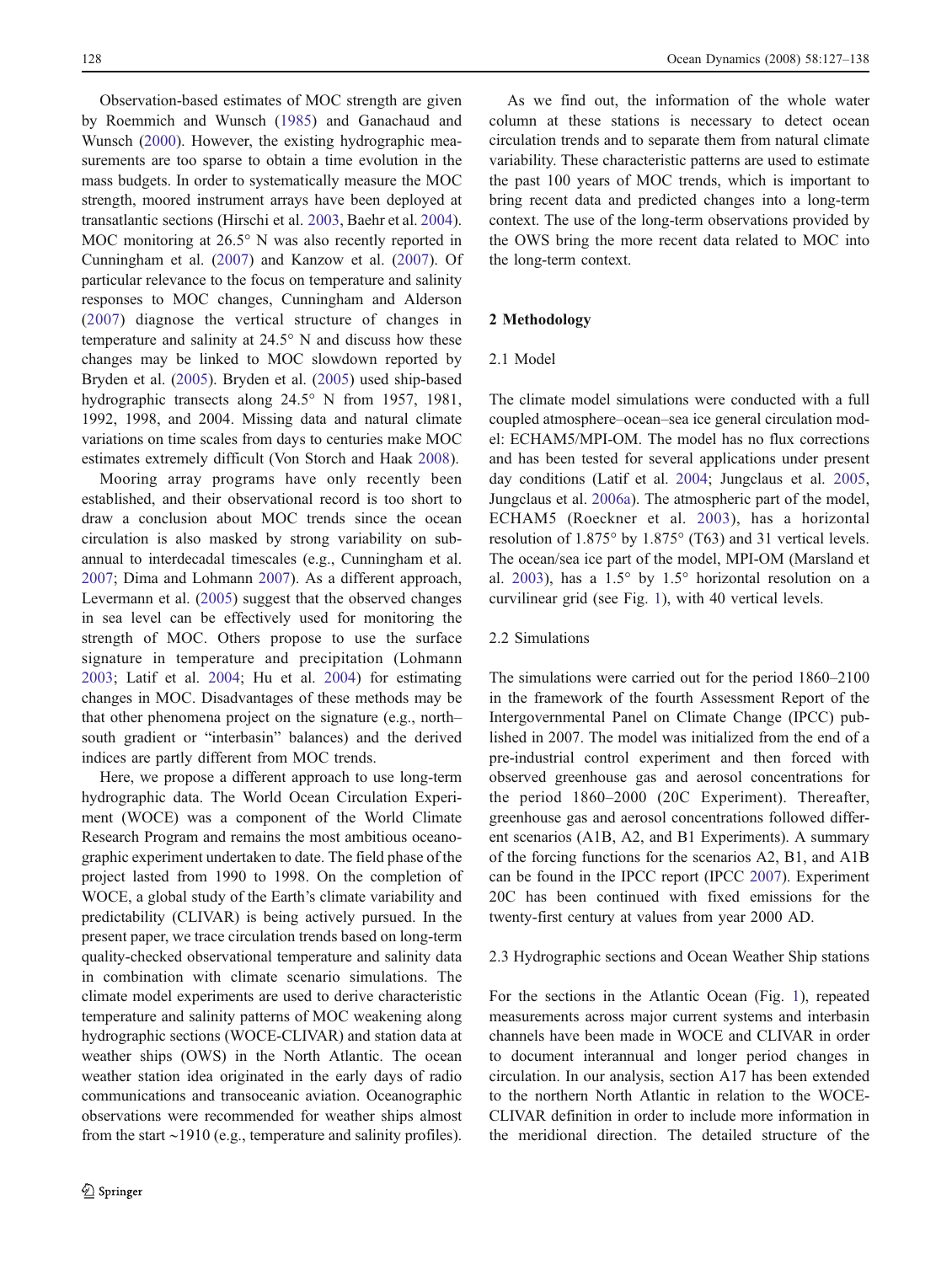<span id="page-2-0"></span>

Fig. 1 Sections and stations used: zonal sections A01 at 55° N, A02 at 50° N, A03 at 36° N, A05 at 24° N, and meridional section A17 along the western Atlantic Ocean; sites from ocean weather ships where long-term observations are available are indicated as *letters*. Ocean model grid lines are plotted every fifth grid box

section is, however, of minor importance for our results. Other data sets, e.g., satellite altimetry and ARGO profiling floats, are not considered in our analysis.

The hydrographic database (Curry [2002](#page-10-0)) includes longterm OWS data in combination with more recent section and station measurements. For our analysis, we have used the quality-checked data (Curry [2002;](#page-10-0) Curry et al. [2003](#page-10-0)). For OWS E, we applied an area average over  $(50-46° \text{ W};$ 33–37° N) covering the period 1910–1993; for OWS S, an area average over (66–62° W; 30–34° N) covering the period 1914–1989. In order to examine the regressions and ocean circulation (re-)constructions, we interpolate the station data to the 40 vertical model levels.

# 3 Results

# 3.1 Model climate and scenario integrations

For 20C, we show some hydrographic sections and stations in the model. Figure 2a and b show the 1860–2000 average potential temperature and salinity at WOCE-CLIVAR section A17. The large-scale water masses like NADW, Antarctic

Bottom Water, or Antarctic Intermediate Water are represented reasonably, although local differences of their properties from observations can be considerable. Also shown is the meridional overturning stream function for the same period (Fig. 2c), indicating a maximum of 22 Sv (1 Sv= $10^6$  m<sup>3</sup>/s) at 45° N and a standard deviation of 1 Sv in respect to annual mean values for the years 1860–2000. The Atlantic outflow is 17 Sv at 30° S, and the ocean heat transport is 1.15 PW at 20° N. Additional aspects of the model performance are discussed elsewhere (van Oldenborgh et al. [2005](#page-11-0); Jungclaus et al. [2006a\)](#page-10-0). Figure [3](#page-3-0) shows simulated and observed potential temperatures at OWS S. The figure indicates a general agreement between observations and model but a too warm intermediate to deep ocean.



Fig. 2 a, b Section A17 temperature (degree Celsius) and salinity (practical salinity unit) for the period 1860–2000 in the model. c Modeled Atlantic overturning stream function (Sv= $10^6$  m<sup>3</sup>/s)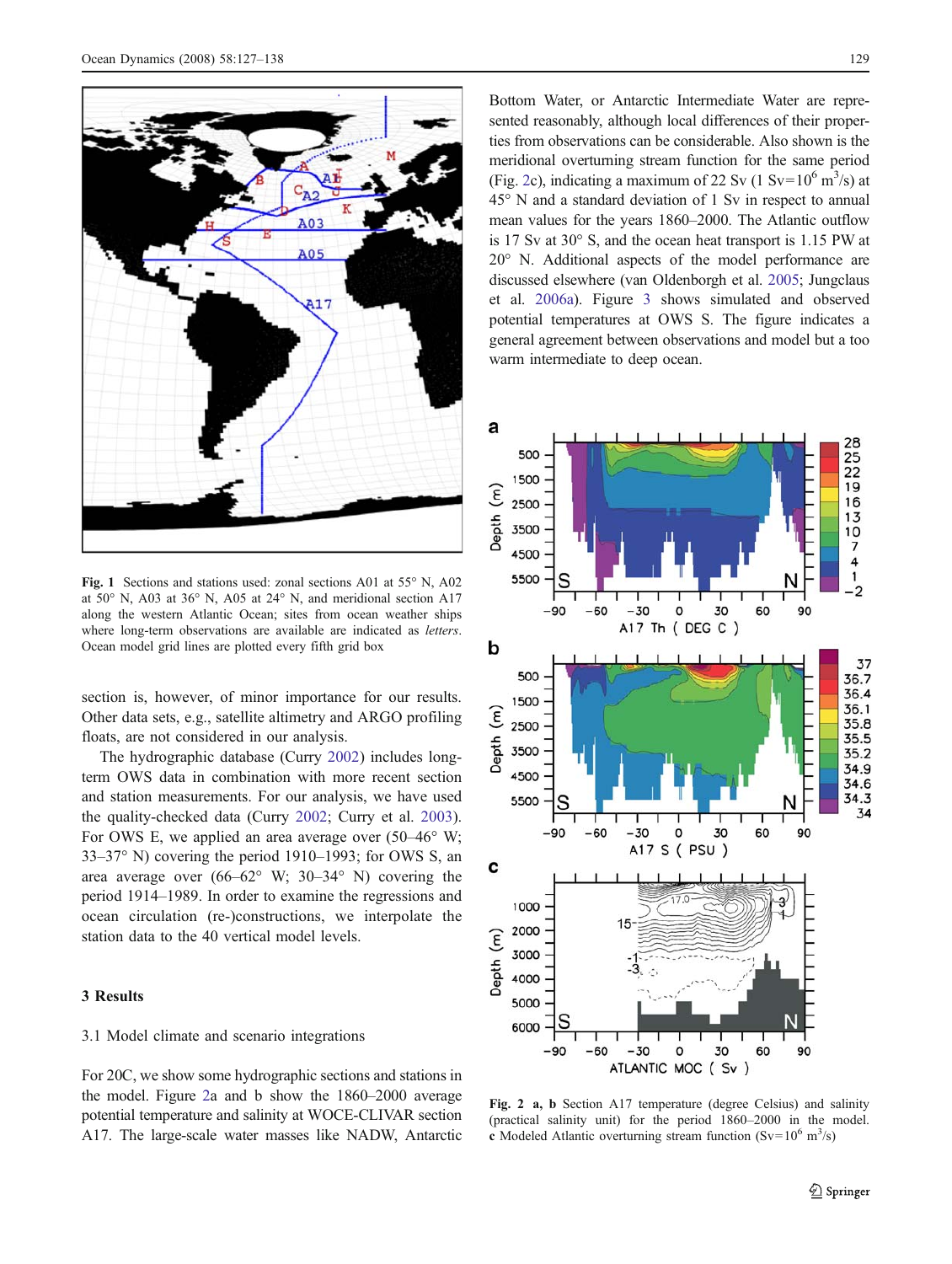<span id="page-3-0"></span>

Fig. 3 Simulated (black line) and observed (colored lines) potential temperature at OWS S. Observations are CTD (conductivity, temperature, and pressure instrument) data (red line) and bottle data (green). (Red and green lines are nearly identical, and the red line is, therefore, hardly seen.) Period is 1860–2000 AD for the simulation, 1914–1998 for the bottle data, and 1985–1999 for the CTD data (Curry [2002](#page-10-0))

Simulated annual mean global surface temperature for different ensemble members are shown in Fig. 4a, together with the corresponding observations by Jones et al. [\(2001](#page-10-0)). Note that temperature curves are normalized with respect to the period 1961–1990. The ensemble of twentieth century integrations agrees well with the observations in terms of variability and the warming trend over the last decades of the twentieth century. Note that the continuation of the 20C experiments into the twenty-first century with emissions fixed at year 2000 values indicate a very moderate warming for the twenty-first century (Fig. 4a).

The time evolution of the Atlantic maximum meridional overturning stream function is shown in Fig. 4b (annual mean values). The seasonal MOC strength has a standard deviation of appr. 3 Sv in our simulation, but in the following, we concentrate on the annual mean values. The meridional overturning for A1B shows a weakening of 5 Sv from year 2000 to 2100 due to warming and freshening of high-latitude surface water. We find, though the large-scale MOC structure seen in Fig. [2c](#page-2-0) is not affected, considerable changes in the deep water formation regions and their relative role (not shown). It is interesting to note that the run 20C shows a very moderate MOC reduction for the twenty-first century, but an in-depth discussion is not within the scope of this paper. For our further analyses, we concentrate on the SRES A1B scenario (IPCC [2007\)](#page-10-0), which is a scenario with a moderate climate response (Fig. 4a) and with an overturning response similar to that of A2 and B1 in the twenty-first century (cf. Fig. 4b).

#### 3.2 Regression analyses

The simulated WOCE-CLIVAR hydrographic sections, as well as temperature and salinity profiles at the OWS sites, are regressed against the time series of annual mean MOC strength for the period 1860–2000. We take the MOC maximum rather than the value at a fixed latitude (results related to 30° N give similar results). Since the simulated annual mean MOC has a standard deviation of 1 Sv, the normalized overturning index (MOI) and anomalous overturning strength (in units of sievert) can be associated with each other. The regression patterns are used to obtain a MOI signature pattern. The temperatures to MOI regres-

Fig. 4 a Simulated annual mean global surface temperature for different IPCC scenarios with three ensemble members. Temperature curves are normalized with respect to the period 1961–1990. Observed temperatures are shown as dashed black lines for comparison (Jones et al. [2001\)](#page-10-0). b The MOC for A1B shows a weakening of 5 Sv from year 2000 to 2100. Scenarios A2 and B1 are very similar to that of A1B. The run 20C shows a very moderate MOC reduction for the twenty-first century

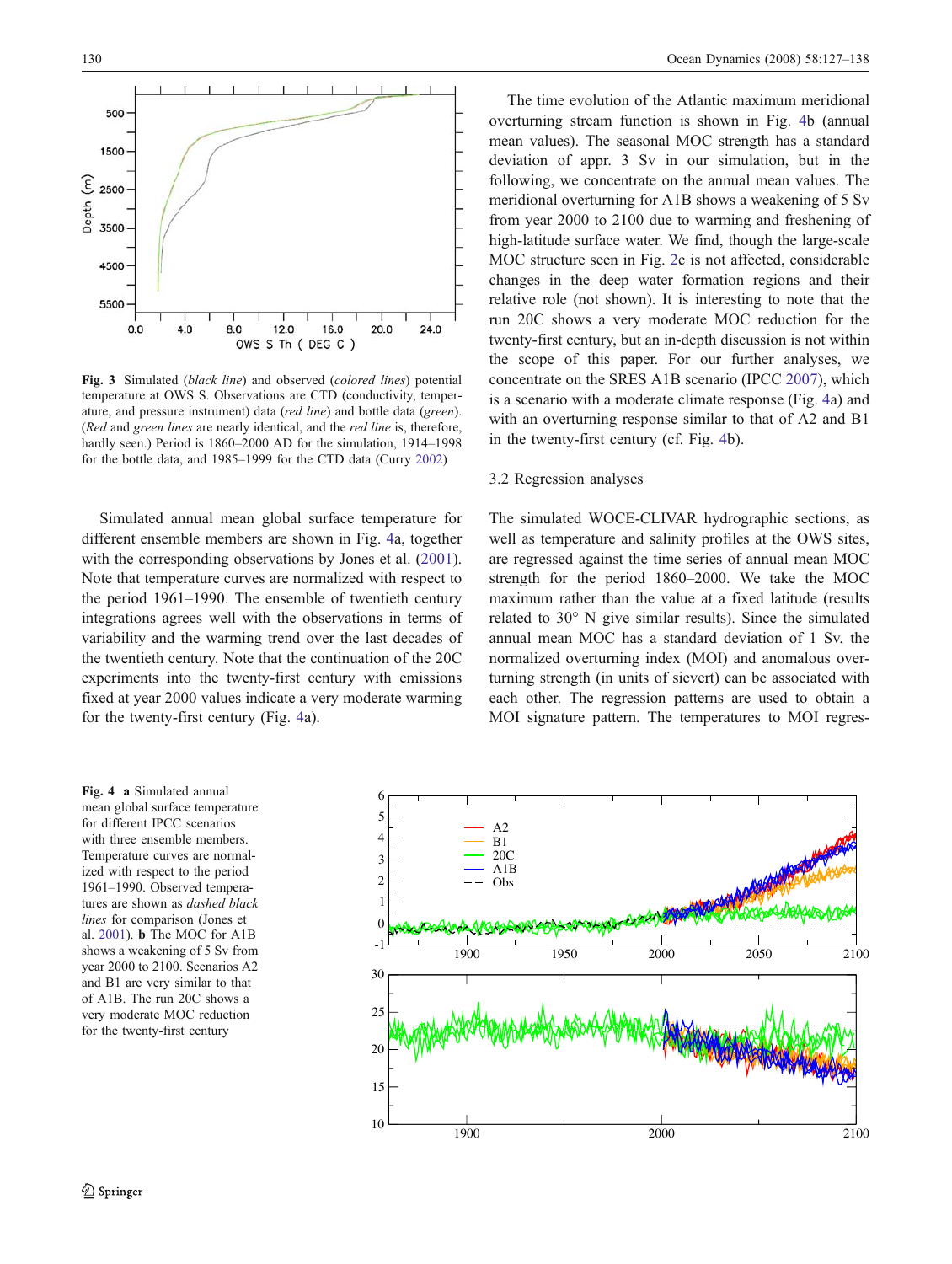<span id="page-4-0"></span>sions for the period 1860–2000 are calculated but only shown for OWS S (Fig. 5a) and OWS E (Fig. 6a). The later analysis will show that the information from the other sites cannot be used to estimate MOC trends.

The temperature regression at OWS S has three minima at 500, 1,500, and 2,500 m, indicating cold conditions when there is a strong MOC (Fig. 5a). The pattern is close to the baroclinic first mode as described by Cunningham and Alderson [\(2007](#page-10-0)). The changes in the 300–800 m are related to the thermoclince, the second peak between 900 to 1750 m is related to intermediate water, 1,750 to 2,500 m is related to upper North Atlantic Deep Water, and below that is lower Atlantic Deep Water. A decrease in MOC is related to temperature increase (Fig. 5a), which is dominated by isopycnal heave. The temperature trend analysis (Figs. 5b, 6b) for the period 2000–2100, when the MOC weakens, shows a warming in the upper 2,000 m. The temperature



Fig. 5 a Regression of potential temperature at the OWS S location versus MOC (degree Celsius per Sv) in the simulation for the years 1860–2000 AD. b Trend of potential temperature at the site OWS S as simulated for the years 2000–2100



Fig. 6 a, b The same as Fig. 5, but for OWS E

variability is relatively small at mid-depth (700–2,200 m), which could be used for an optimized signal-to-noise analysis (not shown). In the upper 1,000 m, temperature variability is highly dominated by interannual-to-decadal variability (not shown).

The regression of temperature  $\theta$  and salinity S to MOC strength is evaluated at the cross-section A17 for the period 1860–2000 (Fig. [7](#page-5-0)a,c). A strong MOC is associated with a relatively warm salty surface ocean between 50° and 80° N, a relatively warm salty downward MOC branch between 45° and 60° N in 3,000-m depth, and a moderately cool fresh layer at 100 to 2,500-m depth in the tropical and subtropical Atlantic Ocean. The latter temperature is due to inflow of cold intermediate and deep water masses from the north. The same argument is seen for the mid-latitude OWS at these depths.

The section A17 temperature trend analysis (Fig. [7](#page-5-0)b) shows a general warming, as expected from the increasing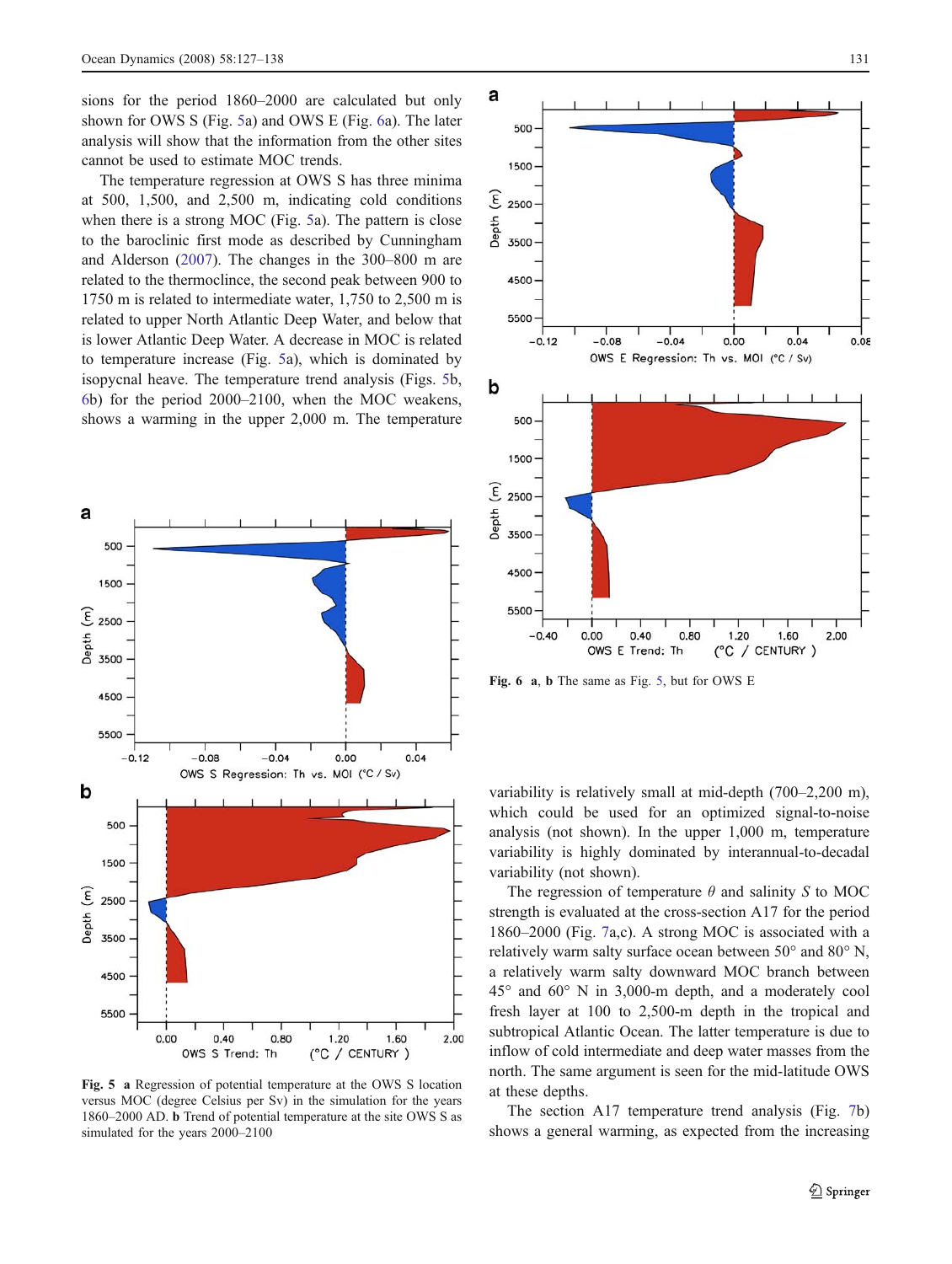<span id="page-5-0"></span>

Fig. 7 a Regression of potential temperature across A17 versus MOI in the simulation for the years 1860–2000 AD. **b** Trend of potential temperature in the simulation across A17 for the years 2000 to 2100 AD. c, d The same as a, b, but for salinity

atmosphere greenhouse gases. The warming trend at intermediate depths, which is accompanied by a cooling in the downward branch of the North Atlantic Deep Water, is associated with Atlantic MOC weakening during this period. The A17 salinity trend analysis (Fig. 7d) is determined by enhanced evaporation in the subtropics in conjunction with high-latitude freshening and projects not directly onto the MOC trend.

Regression and trend analysis for the zonal section A05 are shown in Fig. [8](#page-6-0). During times of high MOC, an anomalous zonal temperature and salinity gradient in the upper 1,000 m is detected: cooling and freshening in the west with a warming and increase in salinity in the east. The east–west asymmetry in salinity is also consistent with the anomalous surface salinity (not shown). The anomalous zonal hydrography is directly linked to the overturning circulation. The trend pattern (Fig. [8](#page-6-0)b,d) stems from an anomalous increase in the east relative to the west.

# 3.3 Constructing the overturning trends

In the model, the hydrographic evolution for  $\theta$  and S is converted to the MOI using the regression patterns  $r$  shown in Figs. [5a](#page-4-0), [6](#page-4-0)a, [8](#page-6-0)a–c, and [9](#page-7-0)a,b. To give an example for OWS E, the potential temperature evolution  $\theta(z,t)$  is multiplied for each level with  $r^{-1}(z)$  and summed over all z levels to get the evolution in the anomalous MOI. This procedure is called construction of the MOI through the hydrographic evolution (in the model).

Since  $r$  is based on period 1860–2000, it is not surprising that the derived meridional overturning indices (the colored lines) are similar to the simulated MOI (shown as the black line in Fig. [10\)](#page-8-0). A comparison of the simulated MOI with the MOI as derived from stations and sections shows that some stations and sections can be used to predict the MOC trend for the period 2000–2100. For the OWS stations, the OWS E and OWS S regression of potential temperature provide reasonable approximations to construct the MOC trend (Fig. [10](#page-8-0)a), whereas the salinity-based MOI construction at all OWS sites do not project onto MOC trends (Fig. [10](#page-8-0)b). For the WOCE-CLIVAR sections, the temperature at the A17 section can be used as a fingerprint to construct MOC trends (Fig. [10](#page-8-0)c). In contrast to the meridional salinity structure along A17, the zonal subtropical section A05 in salinity is associated with the MOC dynamics (Fig. [10](#page-8-0)d). The strong trend in subtropical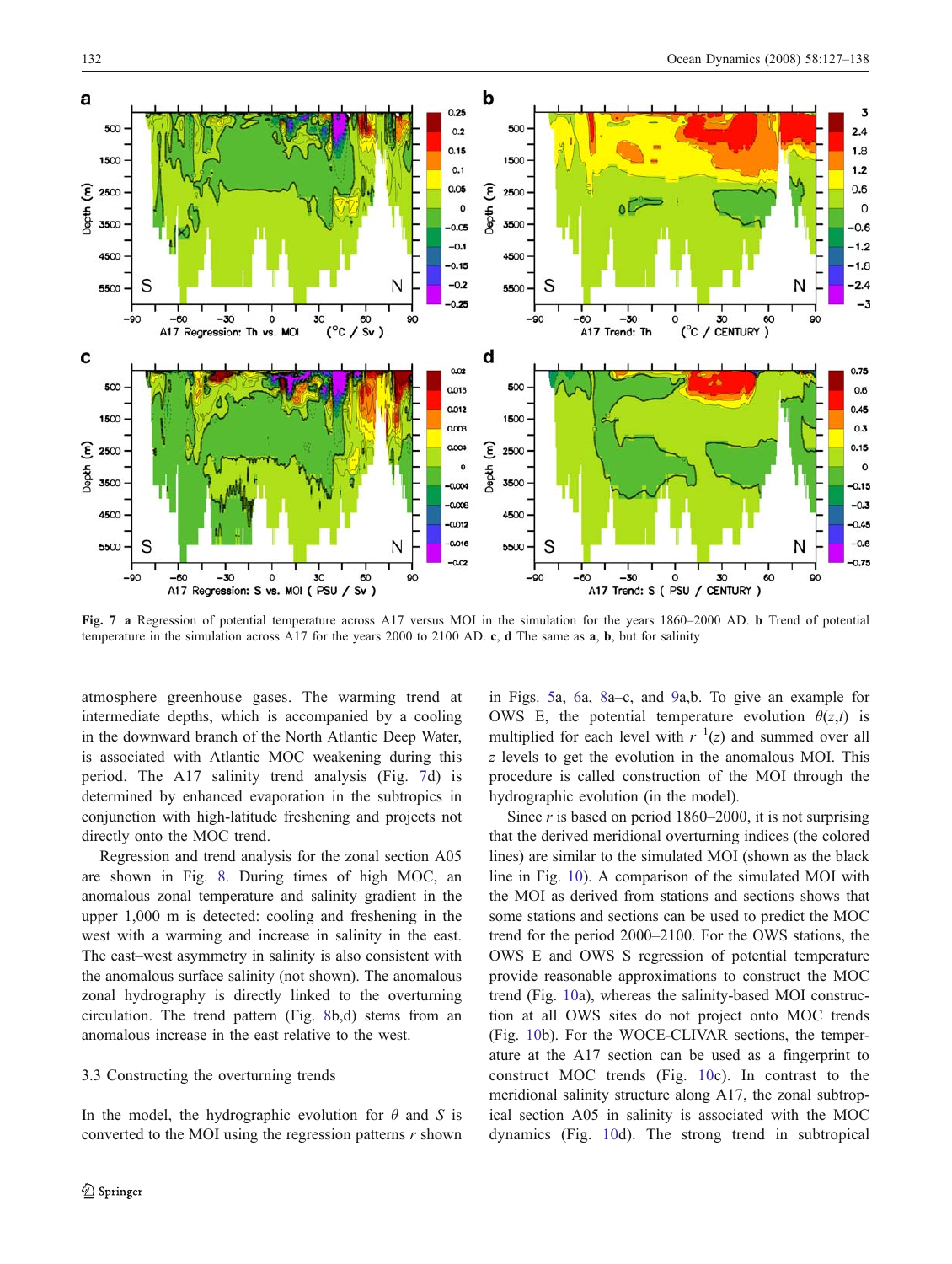<span id="page-6-0"></span>

Fig. 8 The same as Fig. [7](#page-5-0), but for the zonal section A05

salinity (Fig. 8d) is consistent with the horizontal salinity distribution. For all trends of the constructed MOI, we refer to Fig. [9](#page-7-0). In this figure, we see that some of the stations even do not show the right sign (a MOC weakening). This shows that this information cannot be used for the (modeled) construction of MOC trend.

In order to quantify the potential of the different sections to predict the MOC trend for the period 2000 to 2100 AD, we plot the error between the constructed and the simulated MOI trend (Fig. [11\)](#page-8-0). The value of one would mean that the constructed MOI trend overestimates the overturning decline by 1 Sv/100 years. Furthermore, the standard deviation ratio between simulated MOI and constructed MOI is displayed. A value less than 1 mean that the standard deviation of the constructed MOI is smaller than the simulated MOI.

The analysis reveals that the temperatures at OWS E and OWS S, as well as temperatures at section A17, provide useful indirect measure of large-scale changes of deep circulation, with a standard deviation even smaller than the simulated MOC. The reason for the smaller standard deviation could be that the MOC is affected by the atmospheric noise (e.g. the North Atlantic Oscillation), whereas the subsurface quantities see already a reduced noise integrated by oceanic processes (e.g., through vertical mixing, advection). The atmospheric forcing can contribute to decadal MOC variations via Labrador Sea Water (Haak [2004](#page-10-0)) and mask longer-term MOC trends (Delworth and Dixon [2000](#page-10-0); Vellinga and Wood [2004\)](#page-11-0).

Via the described regression technique, observed temperature information from OWS E and OWS S (Curry [2002\)](#page-10-0) are used to derive a 1900–2100 MOI time series through projection of hydrographic changes onto the model-derived MOI fingerprints of Figs. [5](#page-4-0)a and [6a](#page-4-0). Figure [12](#page-9-0) indicates small non-significant trends in the observational-based MOI for the last 80 years, which is also in line with the model simulation (Fig. [2b](#page-2-0)). Similarly, the simulation-based MOI at OWS E and OWS S show almost no MOC trend for the last 100 years but a decrease of about 5 Sv over the next 100 years. For the last decades, there is a moderate warming at mid-depth possibly associated with a small MOC decrease (Fig. [12](#page-9-0)). From the modeled hydrographic data, we estimate the time at which the uncertainty cross the two standard deviations-threshold is reached as the year 2070.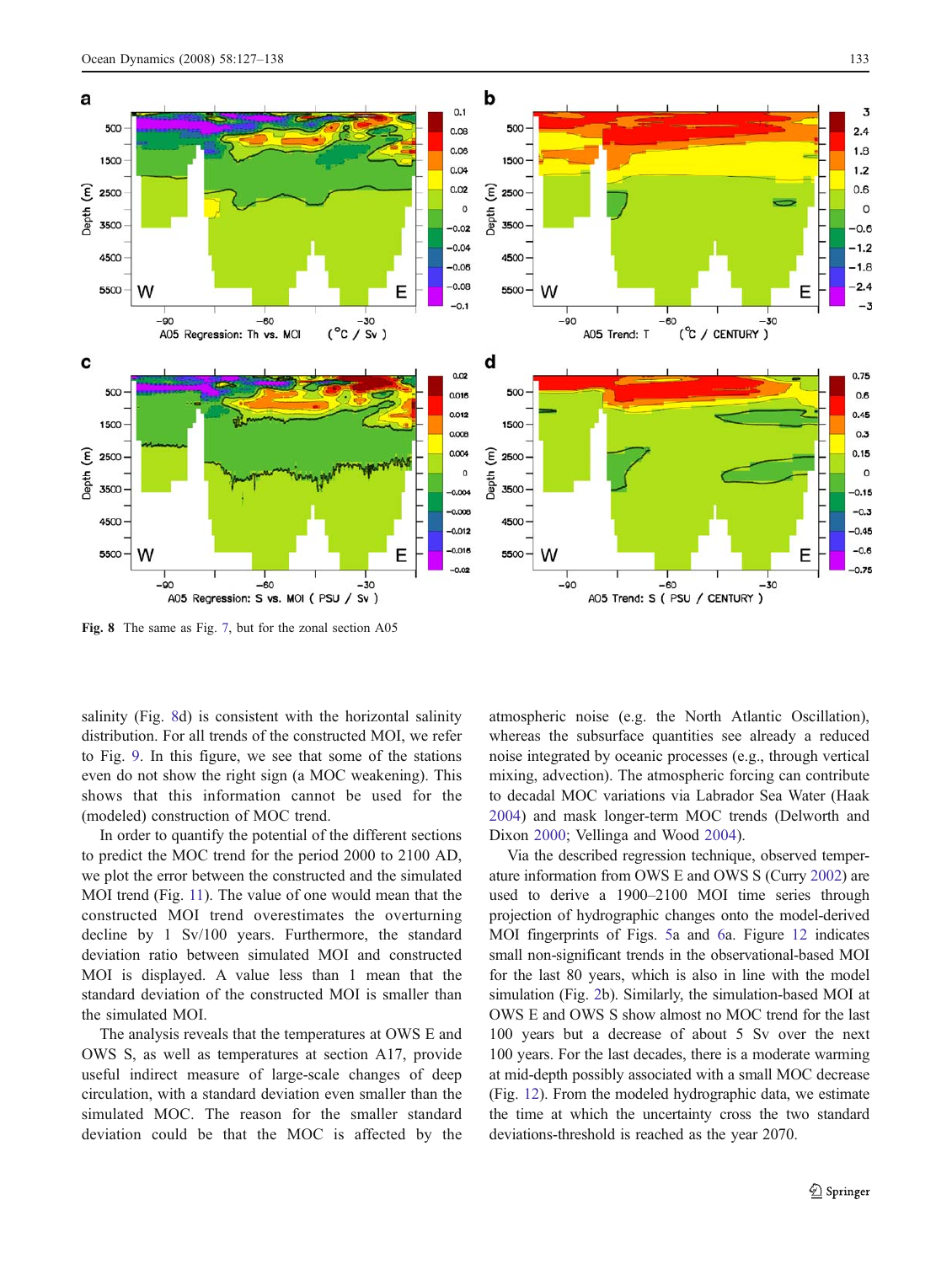<span id="page-7-0"></span>

Fig. 9 Simulation-based MOI (black and blue lines) and reconstructed MOI (other colors) for the stations in Fig. [1.](#page-2-0) a Potential temperature, b salinity. Since the simulated MOI has a standard deviation of 1 Sv, the normalized overturning index and anomalous overturning strength (in units of Sv) can be associated with each other

# 4 Discussion

In our analysis, we extend the analysis to the last century but rely of course on the model's ability to simulate the hydrographic changes with MOC. We admit that the modeled and observed temperature structure is not identical. We find, however, that the structure of temperature changes with MOC is a robust feature in our simulations and that the principal temperature structure (mid-depth warming for MOC reduction) are similar when looking at different model simulations (Rühlemann et al. [2004;](#page-11-0) Drijfhout and Hazeleger [2006\)](#page-10-0) and even model intercomparison using the same forcing function (Stouffer et al. [2006\)](#page-11-0).

Our integrated temperature indicator of MOC trend (based on the whole water column) has an error of less than 1 Sv within one century (Fig. [11](#page-8-0)), although the regression error at each depth can be higher. From Fig. [12,](#page-9-0) we derive the conclusion that there is no significant MOC trend over the last century. However, if one looks at shorter

periods like 1960–2000, one may come to the conclusion of a moderate MOC decline, which could be part of decadal variability. This would be consistent with Cunningham and Alderson ([2007\)](#page-10-0), indicating mid-depth warming for that period (their Fig. [2a](#page-2-0)) caused by an upward motion of the isopycnals. The hydrographic change in A05 (Fig. [8](#page-6-0)) is also consistent with an increase in salt in the west and reduced salinity in the east for the last decades (Cunningham and Alderson [2007\)](#page-10-0). The sections A1, A2, and A3 turn out to be less useful for constructing MOC trends and could be more related to with the changes in thermocline thickness implied by the temporal changes in Ekman pumping (Leadbetter et al. [2007\)](#page-10-0).

For the time when hydrographic data is available, our method should be combined with direct calculations of the MOC strength or direct estimates of mass transports based on velocity measurements and hydrographic fields (e.g., Hirschi et al. [2003;](#page-10-0) Bryden et al [2005;](#page-10-0) Baehr et al. [2004,](#page-10-0) [2007a](#page-10-0), [b](#page-10-0); Cunningham et al. [2007](#page-10-0)), as well as indirect methods (Latif et al. [2004](#page-10-0); Hu et al. [2004;](#page-10-0) Levermann et al. [2005\)](#page-10-0). Global inverse calculations from hydrographic observations or other volume transport estimates typically yield a standard error of 2–6 Sv in the MOC strength (Roemmich and Wunsch [1985;](#page-11-0) Ganachaud and Wunsch [2000](#page-10-0); Ganachaud [2003;](#page-10-0) Smethie and Fine [2001](#page-11-0); Bryden et al. [2005\)](#page-10-0). Furthermore, detecting MOC changes needs to account for both variability and observational uncertainty.

One should mention two principal problems for MOC construction. The noise is relatively high for intra-annual variations; therefore, the use of annual mean values of stations and arrays is preferred. It could be that the much more noisy 'real' observed station and cross-section data would cause a detection of MOC slowdown to occur much later than indicated by the idealized model case. The variance of the hydrography at the OWS sites is lower in the model as compared to the measured data (not shown). We speculated that this could be due to not continuous measurements for the real observations and/or model deficits. In our case, it appears, however, that the MOI values based on modeled and measured hydrography at OWS E and OWS S have almost the same variance (Fig. [12](#page-9-0)). The usual problem of calculating MOC from observations (hydrographic and velocity measurements) is transferred in our approach to the models' ability to simulate the temperature and salinity responses to MOC changes. It would be interesting to check the robustness in other IPCC runs showing also a MOC decline for the next century (IPCC [2007\)](#page-10-0).

The MOC trends for the twenty-first century are only reconstructed correctly in 10% of the cases. From a statistical point of view, one may argue that this is a pure mathematical artifact. However, we underline that the temperature response due to MOC trend has a clear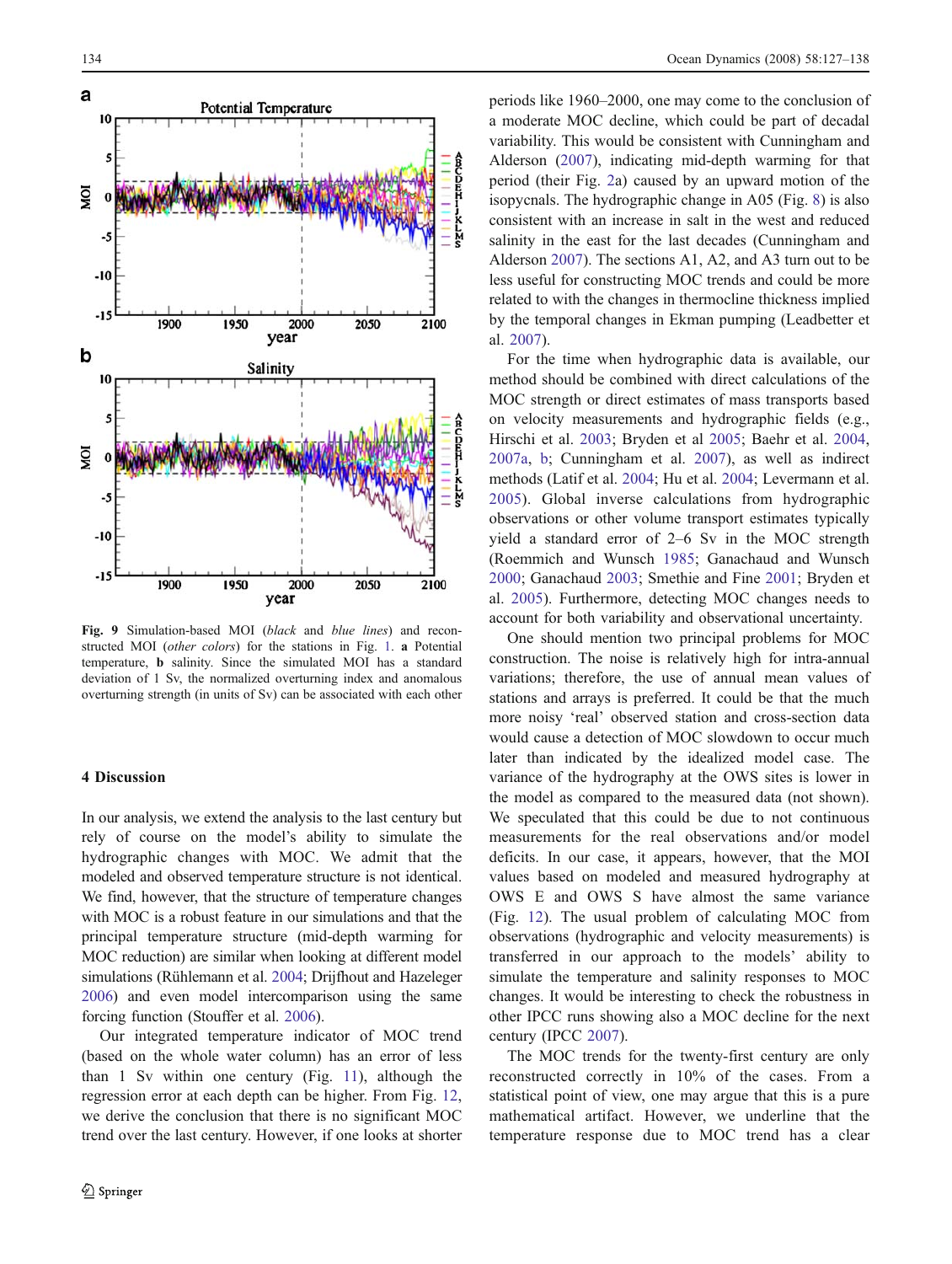<span id="page-8-0"></span>

Fig. 10 Simulation-based MOI (black and blue lines) and reconstructed MOI (*other colors*) for the sections and stations in Fig. [1](#page-2-0). **a** Potential temperature for the stations, b salinity for the stations. For

physical reason: Less advection of cold high-latitude water in the North Atlantic causes a mid-depth warming in the tropical and subtropical North Atlantic. Such mechanism has been shown to be valid for MOC reductions in the geological past induced by deglacial meltwater and moderate Holocene sea surface salinity variations (Rühlemann et al. [2004\)](#page-11-0).

The AR4 simulations did not take into account any additional freshwater input from the melting Greenland ice sheet. Mass balance calculations (Huybrechts et al. [2004\)](#page-10-0) estimate an input of about  $6 \times 10^{-3}$  Sv in the year 2100. The most recent estimates tend to be larger (e.g., Rignot and Kanagaratnam [2006\)](#page-11-0), suggesting that freshwater input by 2100 could be considerably larger. Sensitivity experiments (Jungclaus et al. [2006b\)](#page-10-0) showed an additional reduction of the MOC but even for an upper estimate of fresh water forcing; the MOC evolution in the twenty-first century was close to the baseline scenario.

Another difficulty of observational and model-based methods is that the ocean shows transient behavior and



clarity in a and b, only the MOI constructions are retained, which show a decrease in MOC for the period 2000–2100. c Potential temperature for the sections, d salinity for the sections



Fig. 11 Difference between modeled and constructed MOI trend versus constructed MOI variability for the years 2000–2100 AD. The model integration has standard deviation one and matches by definition the trend for the period 2000–2100 (black circle). Deviations from this trend based on temperatures are displayed by rectangles; salinity-based reconstructions by triangles. Section A17, station data OWS E and OWS S (temperature), and section A05 (salinity) show a close correspondence with the modeled MOI trend (errors less than 1 Sv per century) and in the case of the temperaturederived MOI (grey area), less variability than the simulated MOI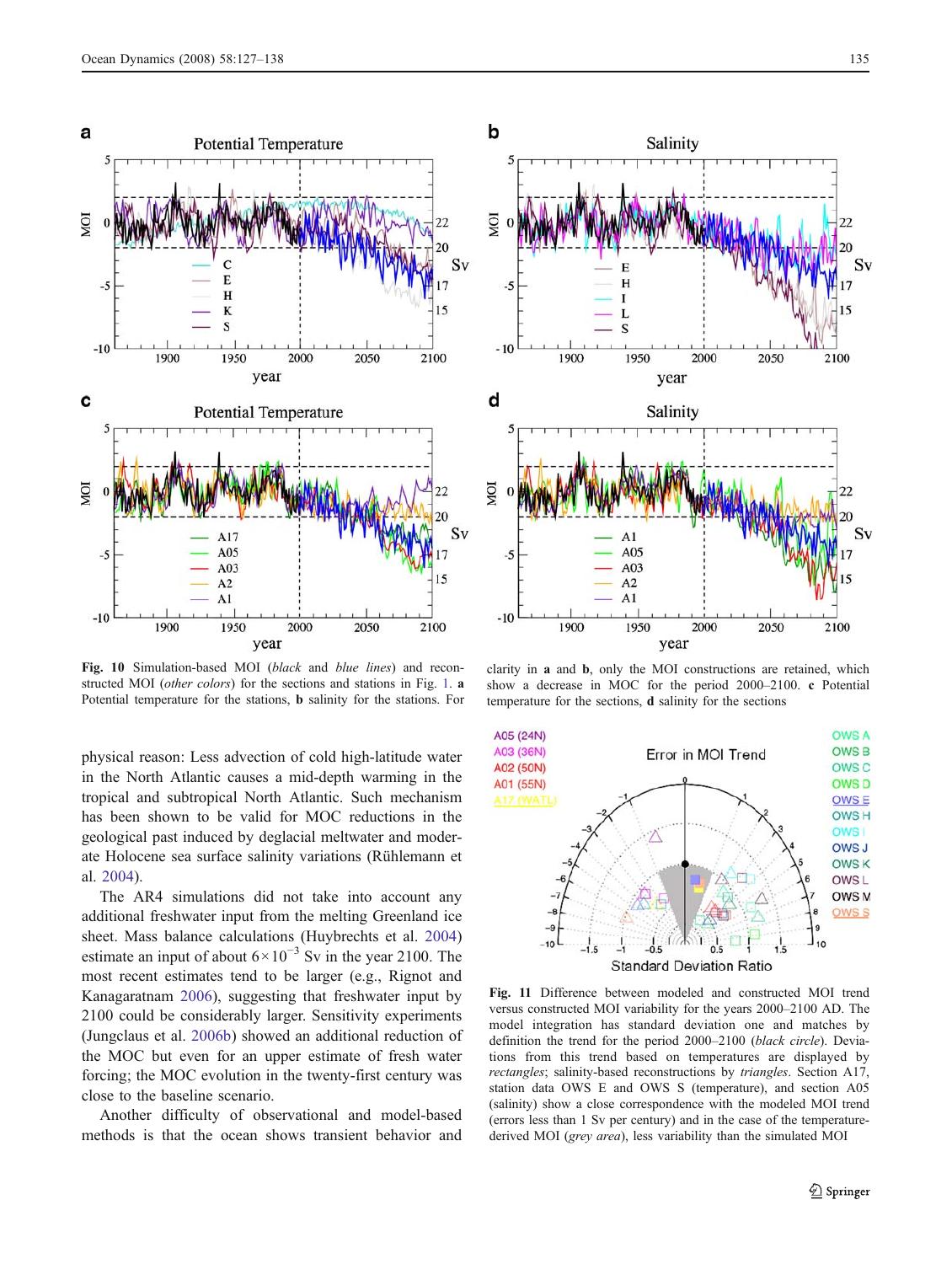<span id="page-9-0"></span>small-scale signals. In the MOC reconstructions, which are based on hydrographic fields, one has to implicitly assume that the noisy signals are filtered out when considering monthly means or seasonal averages (when considering observations) or in the case of models that the net effect of eddies are well captured in current non-eddy resolving climate models.

# 5 Conclusions

Paleoceanographic proxy records indicate a strong relationship between MOC strength and mid-depth tropical Atlantic temperatures during the last deglaciation and Holocene millennial variability (Rühlemann et al. [2004](#page-11-0)). In our analysis, we see that a similar relationship helps to detect recent and future changes of the MOC. The temperature indicators suggest no MOC trend for the past 100 years using the existing long-term observations from the OWS. Our use of a spatial (albeit extremely coarse) network of hydrographic observations opens the prospect of MOC analysis beyond single latitude transects.

As implied from our work, improving the ocean observation system is critical for detecting the beginning of any MOC weakening. The almost-century-long data sets from the ocean weather ships put recent direct MOC measurements and possible future MOC changes into a long-term perspective. Therefore, the continuation of these measurements would constitute one important element of a MOC observing system. Furthermore, other quantities like the ocean heat transport can be analyzed in the same way as MOC trends. Drijfhout and

Hazeleger ([2006](#page-10-0)) found out that the ocean heat transport depends not only on MOC but also on vertical temperature contrasts, which may compensate for a weaker MOC.

As a logical next step, the assimilation of ocean observing systems provides a dynamical interpolation and synthesis of hydrographic data sets. Unfortunately, the ocean observing systems based on satellite altimetry, ARGO profiling floats, XBT, and CLIVAR hydrography, do not cover many decades, which makes an estimate of MOC trends with respect to the last century and their relation to decadal to interdecadal MOC variability difficult. Alternatively, one may use the information of welldated, high-resolution proxy data. Lohmann et al. [\(2004](#page-10-0)) used high-resolution data from Cariaco Basin (64.67° W, 10.5° N; Black et al. [1999](#page-10-0)), covering the last 800 years in order to trace variations in MOC in terms of the interhemispheric sea surface temperature signature, which is consistent with the temperature reconstruction for the multiproxy network utilized by Mann et al. [\(1998](#page-10-0)). The proxy records show large interdecadal variations with no pronounced trend. A more detailed analysis of the mechanisms related to variations in MOC (Dima and Lohmann [2007](#page-10-0)) emphasizes a coupled atmosphere–ocean–sea ice mode, including an atmospheric wave-number-one pattern and sea ice transport on multidecadal time scales. It is conceivable that more high-resolution proxy data in sensitive regions may become available in order to trace past MOC variations and trends. In the future, a detailed analysis of the underlying physics influencing the effectiveness of such factors on MOC trends will be tested also in comparison with other coupled climate models.

Fig. 12 Reconstructed MOI time evolution based on temperature observations of OWS E (red) and OWS S (black). Simulated MOI based on these sites OWS E (blue) and OWS S (yellow) reveal a weakening of the MOC in the next century. The regression lines indicate the respective linear trends. For comparison, the anomalous meridional overtuning calculations plus error bars of Bryden et al. ([2005\)](#page-10-0) are included (green)

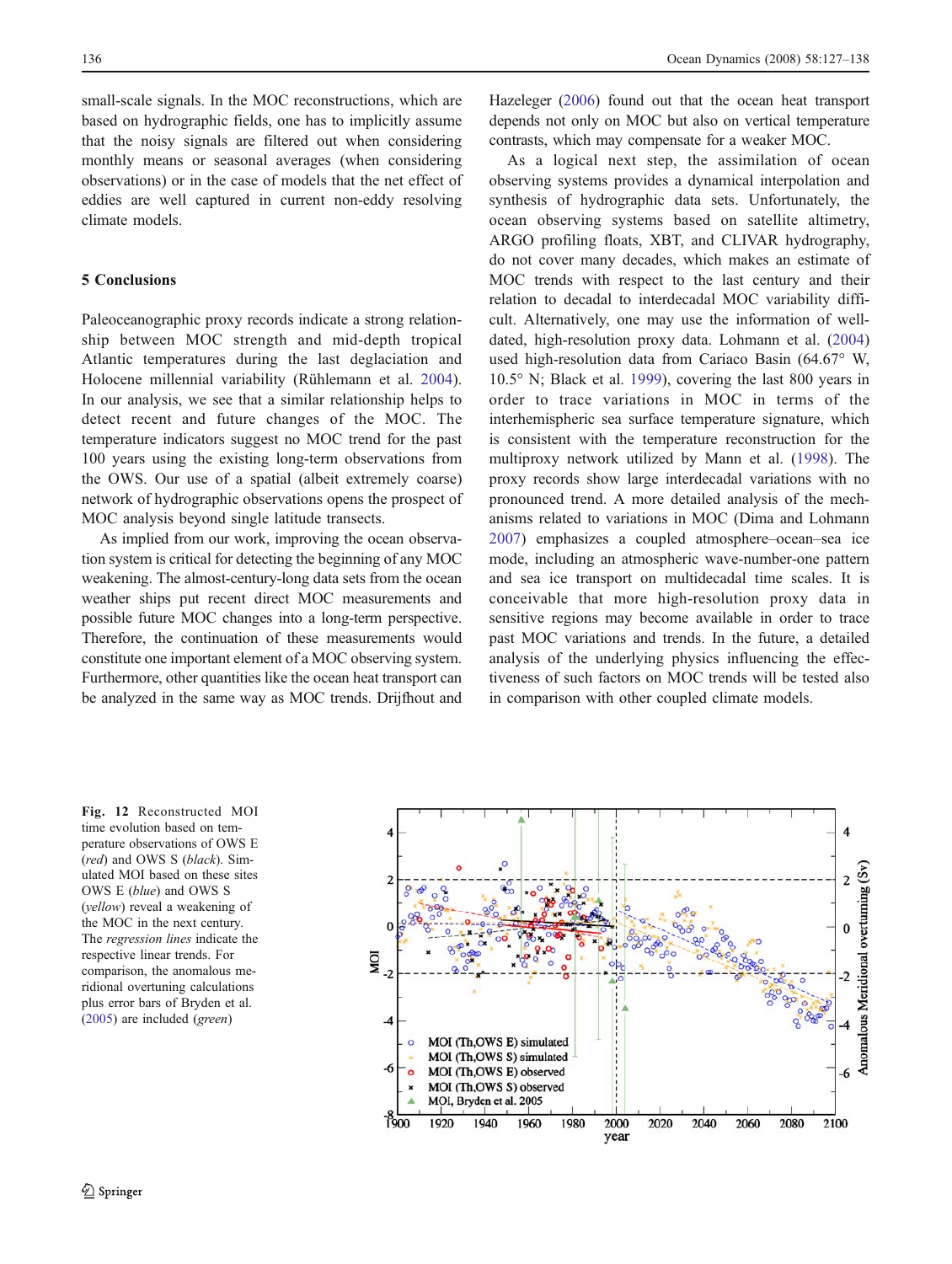<span id="page-10-0"></span>Acknowledgments We thank R. Curry for making the observational data available to us. We are thankful for constructive suggestions by three anonymous referees. The model simulations were done at the German Climate Computing Center (DKRZ) in Hamburg.

Open Access This article is distributed under the terms of the Creative Commons Attribution Noncommercial License which permits any noncommercial use, distribution, and reproduction in any medium, provided the original author(s) and source are credited.

#### References

- Alley RB, Marotzke J, Nordhaus WD, Overpeck JT, Peteet DM, Pielke RA Jr., Pierrehumbert RT, Rhines PB, Stocker TF, Talley LD, Wallace JM (2003) Abrupt climate change. Science 299:2005–2010 doi:[10.1126/science.1081056](dx.doi.org/10.1126/science.1081056)
- Arbic BK, Owens WB (2001) Climate warming of Atlantic intermediate waters. J Climate 14:4091–4108
- Baehr J, Hirschi J, Beismann JO, Marotzke J (2004) Monitoring the meridional overturning circulation in the North Atlantic: A model-based array design study. J Mar Res: 62(3):283–312
- Baehr J, Keller K, Marotzke J (2007a) Detecting potential changes in the meridional overturning circulation at 26° N in the Atlantic. Clim Change, <http://www.dx.doi.org/10.1007/s10584-006-9153-z>
- Baehr J, Haak H, Alderson S, Cunningham SA, Jungclaus JH, Marotzke J (2007b) Timely detection of changes in the meridional overturning circulation at 26° N in the Atlantic. J Clim 20:5827–5841
- Black DE, Peterson LC, Overpeck JT, Kaplan A, Evans MN, Kashgarian M (1999) Eight centuries of North Atlantic Ocean atmosphere variability. Science 286:1709–1713
- Broecker WS, Denton GH (1989) The role of ocean–atmosphere reorganizations in glacial cycles. Geochim Cosmochim Acta 53:2465–2501
- Bryden HL, Longworth HR, Cunningham SA (2005) Slowing of the Atlantic meridional overturning circulation at 26.5° N. Nature 438:655–657
- Cunningham SA, Alderson S (2007) Transatlantic temperature and salinity changes at 24.5° N from 1957 to 2004. Geophys Res Lett 34:L14606
- Cunningham SA, Kanzow T, Rayner D, Baringer MO, Johns WE, Marotzke J, Longworth HR, Grant EM, Hirschi JJ-M, Beal LM, Meinen CS, Bryden HL (2007) Temporal variability of the Atlantic meridional overturning circulation at 26.5° N. Science 317:935–938
- Curry RG (2002) HydroBase2: a global database of hydrographic profiles and tools for climatological analysis. [http://www.whoi.](http://www.whoi.edu/science/PO/hydrobase) [edu/science/PO/hydrobase](http://www.whoi.edu/science/PO/hydrobase)
- Curry R, Mauritzen C (2005) Dilution of the northern North Atlantic Ocean in recent decades. Science 308:1772–1774
- Curry R, Dickson B, Yashayaev I (2003) A change in the freshwater balance of the Atlantic Ocean over the past four decades. Nature 426:826–829
- Delworth TL, Dixon KW (2000) Implications of the recent trend in the Arctic/North Atlantic oscillation for the North Atlantic thermohaline circulation. J Climate 13:3721–3727
- Dickson B, Yashayaev I, Meincke J, Turrell B, Dye S, Holfort J (2002) Rapid freshening of the Deep North Atlantic Ocean over the past four decades. Nature 416:832–837
- Dima M, Lohmann G (2007) A hemispheric mechanism for the Atlantic multidecadal oscillation. J Climate 20:2706–2719
- Drijfhout SS, Hazeleger W (2006) Changes in MOC and gyre-induced Atlantic Ocean heat transport. Geophys Res Lett 33:L07707 doi[:10.1029/2006GL025807](dx.doi.org/10.1029/2006GL025807)
- Ganachaud A (2003) Error budget of inverse box models: The North Atlantic. J Atmos Ocean Technol 20:1641–1655
- Ganachaud A, Wunsch C (2000) Improved estimates of global ocean circulation, heat transport and mixing from hydrographic data. Nature 408:453–456
- Haak H (2004) Simulation of low-frequency climate variability in the North Atlantic Ocean and the Arctic. Reports on Earth System Science 1, Max Planck Institute for Meteorology, Hamburg, Germany, pp 115
- Hirschi J, Baehr J, Marotzke J, Stark J, Cunningham S, Beismann J-O (2003) A monitoring design for the Atlantic meridional overturning circulation. Geophys Res Lett 30(7):1413
- Hu A, Meehl GA, Han W (2004) Detecting thermohaline circulation changes from ocean properties in a coupled model. Geophys Res Lett 31:L13204 doi[:10.1029/2004GL020218](dx.doi.org/10.1029/2004GL020218)
- Huybrechts P, Gregor J, Janssens I, Wild M (2004) Modelling Antarctic and Greenland volume changes during the 20th and 21st centuries forced by GCM time slice integrations. Glob Planet Change 42:83–105
- IPCC (2007) Intergovernmental panel on climate change. The physical basis of climate change [\(http://ipcc-wg1.ucar.edu/wg1/wg1](http://ipcc-wg1.ucar.edu/wg1/wg1-report.html) [report.html\)](http://ipcc-wg1.ucar.edu/wg1/wg1-report.html)
- Jones PD, Osborn TJ, Briffa KR, Folland CK, Horton EB, Alexander LV, Parker DE, Rayner NA (2001) Adjusting for sampling density in grid box land and ocean surface temperature time series. J Geophys Res 106:3371–3380
- Jungclaus JH, Haak H, Latif M, Mikolajewicz U (2005) Arctic-North Atlantic interactions and multidecadal variability of the meridional overturning circulation. J Climate 18:4013–4031
- Jungclaus JH, Botzet M, Haak H, Keenlyside N, Luo J-J, Latif M, Marotzke J, Mikolajewicz U, Roeckner E (2006a) Ocean circulation and tropical variability in the coupled model ECHAM5/MPI-OM. J Climate 19:3952–3972
- Jungclaus JH, Haak H, Esch M, Roeckner E, Marotzke J (2006b) Will Greenland melting halt the thermohaline circulation? Geophys Res Lett 33:L17708 doi:[10.1029/2006GL026815](dx.doi.org/10.1029/2006GL026815)
- Kanzow T et al (2007) Observed flow compensation associated with the MOC at 26.5° N in the Atlantic. Science 317:938–941
- Latif M, Roeckner E, Botzet M, Esch M, Haak H, Hagemann S, Jungclaus J, Legutke S, Marsland S, Mikolajewicz U, Mitchell J (2004) Reconstructing, monitoring, and predicting multidecadalscale changes in the North Atlantic thermohaline circulation with sea surface temperature. J Climate 17:1605–1613
- Leadbetter SJ, Williams RG, McDonagh EL, King BA (2007) A twenty year reversal in water mass trends in the subtropical North Atlantic. Geophys Res Lett 34:L12608 doi:[10.1029/](dx.doi.org/10.1029/2007GL029957) [2007GL029957](dx.doi.org/10.1029/2007GL029957)
- Levermann A, Griesel A, Hofmann M, Montoya M, Rahmstorf S (2005) Dynamic sea level changes following changes in the thermohaline circulation. Clim Dyn 24:347–354
- Levitus S, Antonov JI, Boyer TP, Stephen C (2000) Warming of the world ocean. Science 287:2225–2229
- Lohmann G (2003) Atmospheric and oceanic freshwater transport during weak Atlantic overturning circulation. Tellus 55A:438– 449
- Lohmann G, Rimbu N, Dima M (2004) Climate signature of solar irradiance variations: analysis of long-term instrumental, historical, and proxy data. Int J Climat 24:1045–1056
- Mann ME, Bradley RS, Hughes MK (1998) Global-scale temperature patterns and climate forcing over the past six centuries. Nature 392:779–787
- Marsland SJ, Haak H, Jungclaus JH, Latif M, Roske F (2003) The Max-Planck-Institute global ocean/sea ice model with orthogonal curvilinear coordinates. Ocean Modelling 5:91–127
- McManus JF, Francois R, Gherardi J-M, Keigwin LD, Brown-Leger S (2004) Collapse and rapid resumption of Atlantic meridional